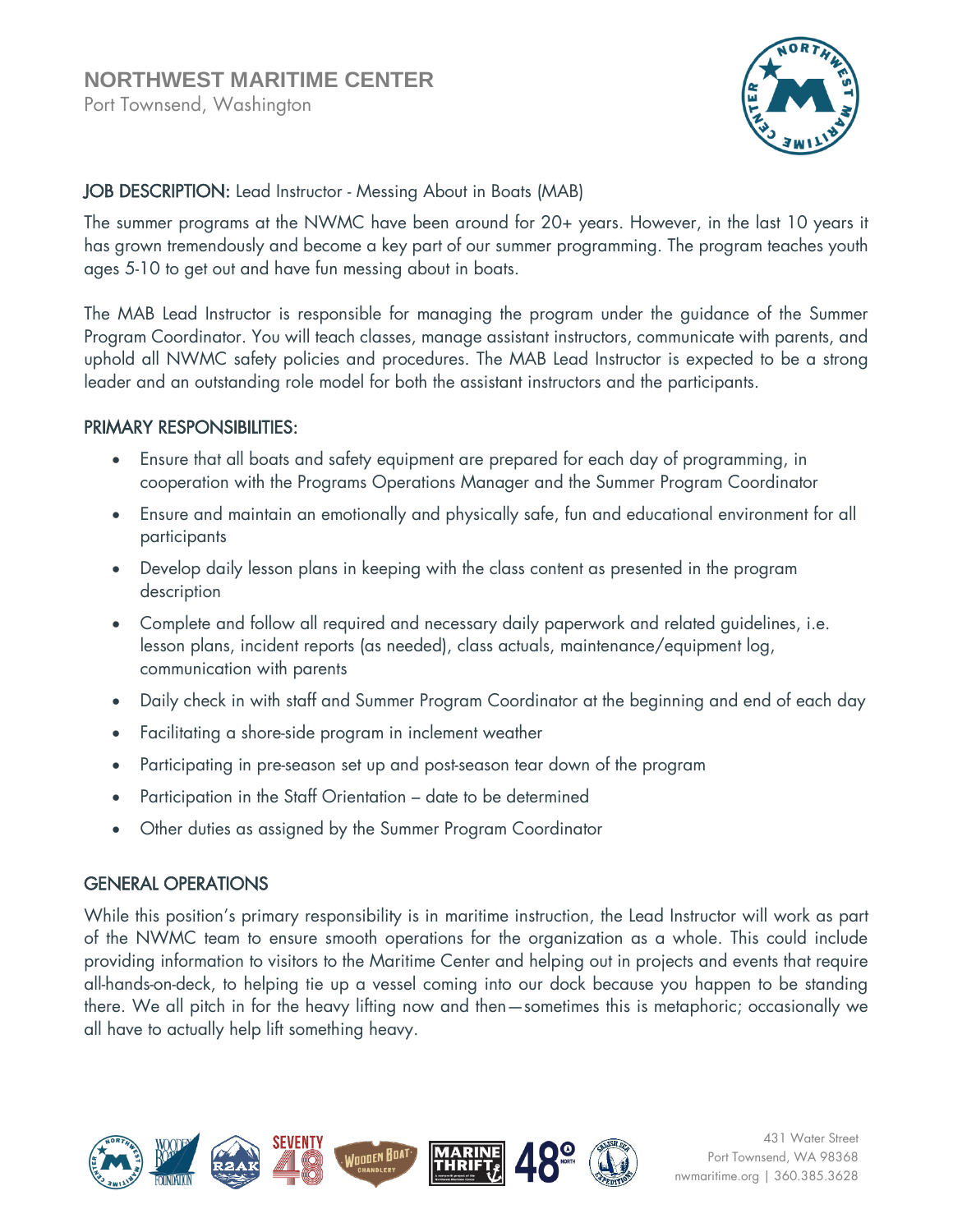## MINIMUM QUALIFICATIONS

- 3 + years of experience teaching in a sail training environment, preferably in a summer camp or on the water environment
- Competence and experience in early childhood classroom management
- Ability to create a fun, inclusive and safe atmosphere for campers and staff on the water, on the beach, and in a classroom
- Ability to communicate clearly, work collaboratively and be flexible in dynamic situations. As well as exceptional interpersonal and organizational skills.
- Knowledge of safe boating practices with considerable boating experience
- Washington State Boaters Card
- Current First Aid/CPR certification
- CDC "Heads Up" online concussion training
- Ability to pass a pre-employment background check
- Fully Vaccinated against COVID-19

# WHY YOU WANT TO WORK HERE

The NWMC is dynamic, making a difference in our community, and taking an increasing role in the region. We serve individual students and program participants, but we also work to help solve community problems like systemic improvements in our public schools, economic development, job training, and working regionally to pair the opportunities in the maritime industry with the need to address systemic oppression in communities of color. Plus, all of the fun stuff like kids' programs, festivals, and adventure races. Our waterfront campus is vibrant with a multitude of compelling activities, and all of them done to meet or advance industry best practices. In the words of a board member: "We don't do B work."

On top of it all, you'd get to work on the water in Port Townsend: natural beauty, heritage buildings, arts community, wooden boats, zero traffic jams. The Northwest Maritime Center's relative scale to our small town means that the effects of our success can be observed in the success of our community. You'll be doing meaningful work for the place you live and your efforts will make a tangible difference.

Right team, right moment, the right momentum, and the chance to move the needle for the prosperity of an entire community: That's why we get excited to come to work in the morning, and that's why we think you should want to be here too.

The Northwest Maritime Center is an equal opportunity employer that welcomes and encourages individuals of all cultures and communities to apply.

# APPLICATION PROCESS

- 1. Complete the [Northwest Maritime Instructor Position Application](https://forms.gle/6d5FgapF4vkddjWj9)
- 2. Email a cover letter and resume to apply@nwmaritime.org. Please include "Lead MAB Instructor" in the subject line.